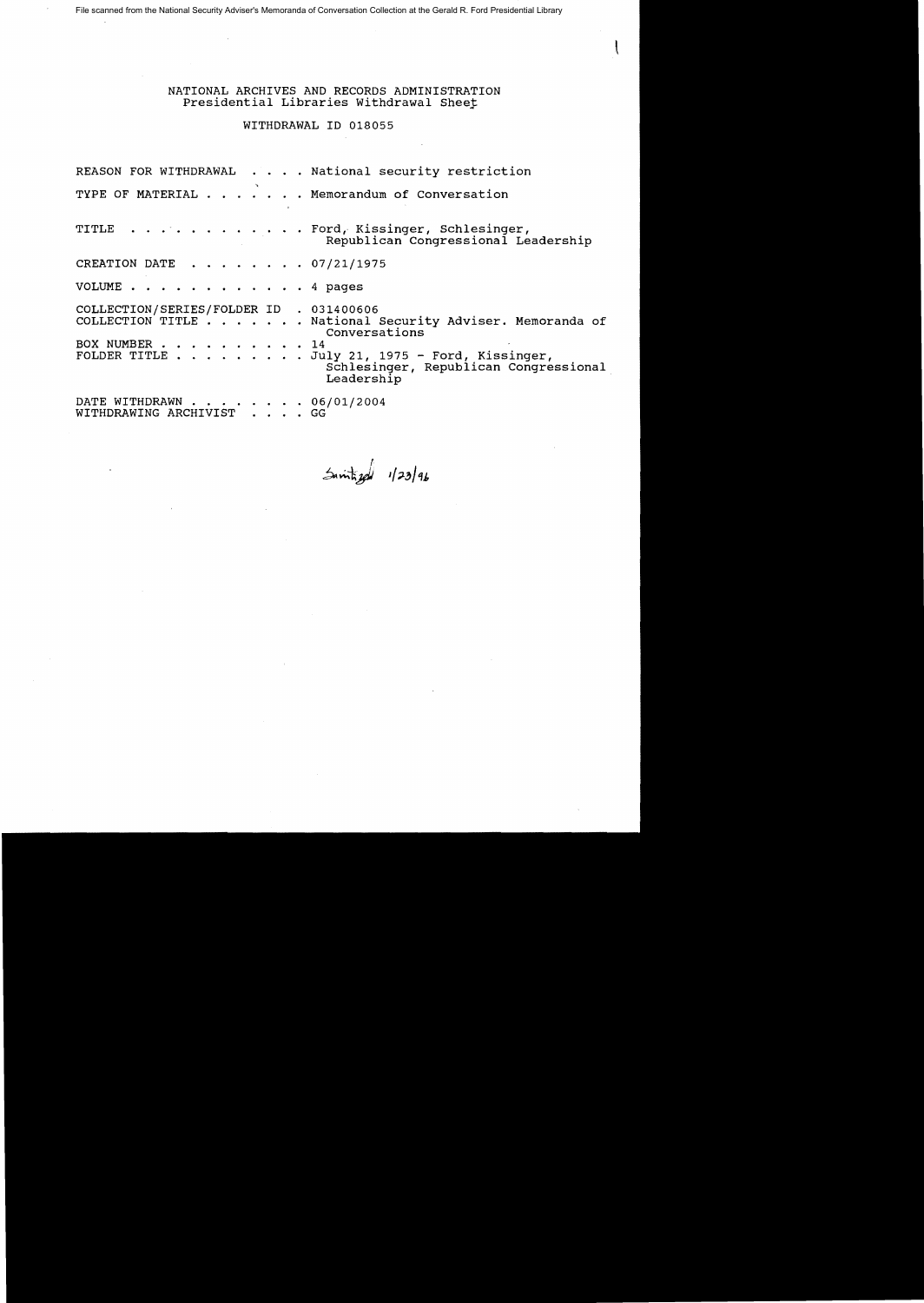# THE WHITE HOUSE

**WASHINGTON** 

# $.94 - 79$ 井2 Documen

# MEMORANDUM OF CONVERSATION

PRESIDENT'S MEETING WITH REPUBLICAN LEADERSHIP

PARTICIPANTS:

President Ford

Dr. Henry A. Kissinger, Secretary of State and Assistant to the President for National Security Affairs

Dr. James R. Schlesinger, Secretary of Defense Lt. General Brent Scowcroft, Deputy Assistant to the President for National Security Affairs

DATE AND TIME:

Monday, July 21. 1975  $8:00 - 9:45$  a.m.

PLACE:

The Cabinet Room

[The meeting began with a discussion of oil decontrol strategy.]

President: The next item is the House item -- the Turkish aid vote on Wednesday. The need for a victory on this is more evident than ever. I have had two breakfasts here for about 260.

Congressman Michel: We don't have a count yet, but the breakfasts have been tremendously effective.

Kissinger: Let me just comment on a few of the arguments that are being made. The Administration did carry out the law, in the sense that we did stop new commitments. We didn't announce it because we didn't want to prevent a negotiation. Second, this is not a matter of choosing between Greece and Turkey. Having no progress is more harmful to Greece, because it will prevent a Cyprus settlement, which Karamanlis needs. Then why doesn't Greece support our action? The fact is that no Greek can publicly support restoring aid to Turkey. Makarios is the chief villian in this respect and his interest is in continued turmoil.

Congressman Cederberg: You keep saying "restoring aid. " This doesn't restore aid. There are many who never vote for any aid. This lets them get material they paid for.

CONFIDENTIAL

SANITIZED COPY SENSITIVE INFORMATION DELETED

PARTIALLY DECLASSIFIED MR appeal  $1.5(6)$ SANITIZED COPY SENSITIVE INFORMATION DELETED

 $1.3$  (a) (5)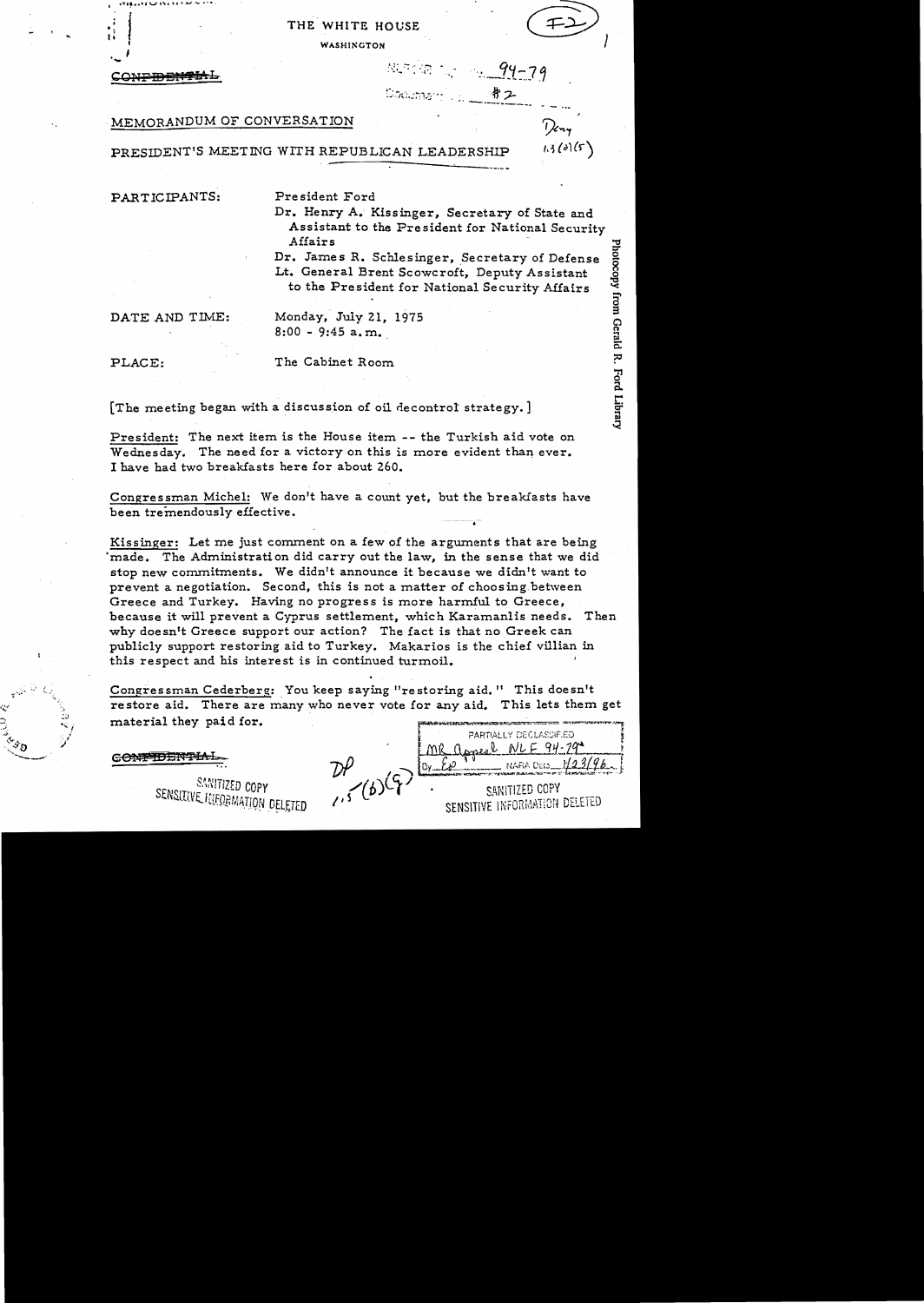Congressman Rhodes: What role does the Greek Church play in all this?

Kissinger: I am not clear on the motives here, but Iakavos has been no help at all. The Greek-American Community is very stirred up without any understanding of the real issues.

President: Jim, how about the military side?

Schlesinger:

get a control of the set of the House of this is our last chance. Turkey has been willing to wait until the House votes. But if it doesn't pass, Turkey will go down the irrevocable path of closing us out. o n

Congressman Rhodes: Kennedy fanned the flames on refugees. Is there anything that can be done there to defuse it?

Kissinger: There is money in the bill for refugees, but agreement really depends on a settlement. We would certainly welcome any refugee relief Congress would vote, but a long-term. soiution is only possible if there is a settlement. In January, Turkey agreed that 8-12,000 could be resettled in no man's land. The Greeks stopped that because they were afraid we would claim that substantial progress was made. We might be able to resurrect that.

President: Relief is just a handout. The only way we can solve it is to get a settlement so they can be resettled. Only with a settlement can we be helpful.

. Congressman Devine: Aid to Turkey is as helpful to Israel as anyone else. Over the weekend, the Jewish Community has raised more hell over arms to Jordan than Turkey.

Kissinger: The Israeli Embassy swears they are pressuring Rosenthal, but I don't see the results. The danger of pushing the anchor of the Eastern Mediterranean away from us is obvious  $-$ -it should be to Israel.

 $15(b)$ 

 $1.5(4)$ 

We, after a year of talks, agreed to sell them Hawks, with only a few now and the rest spread over several years. It was a tough choice, but we

 $\mathbf{r}$  ,  $\mathbf{r}$  ,  $\mathbf{r}$  ,  $\mathbf{r}$  ,  $\mathbf{r}$  ,  $\mathbf{r}$  ,  $\mathbf{r}$  ,  $\mathbf{r}$  ,  $\mathbf{r}$  ,  $\mathbf{r}$  ,  $\mathbf{r}$  ,  $\mathbf{r}$  ,  $\mathbf{r}$  ,  $\mathbf{r}$  ,  $\mathbf{r}$  ,  $\mathbf{r}$  ,  $\mathbf{r}$  ,  $\mathbf{r}$  ,  $\mathbf{r}$  ,  $\mathbf{r}$  ,

CONFIDENTIAL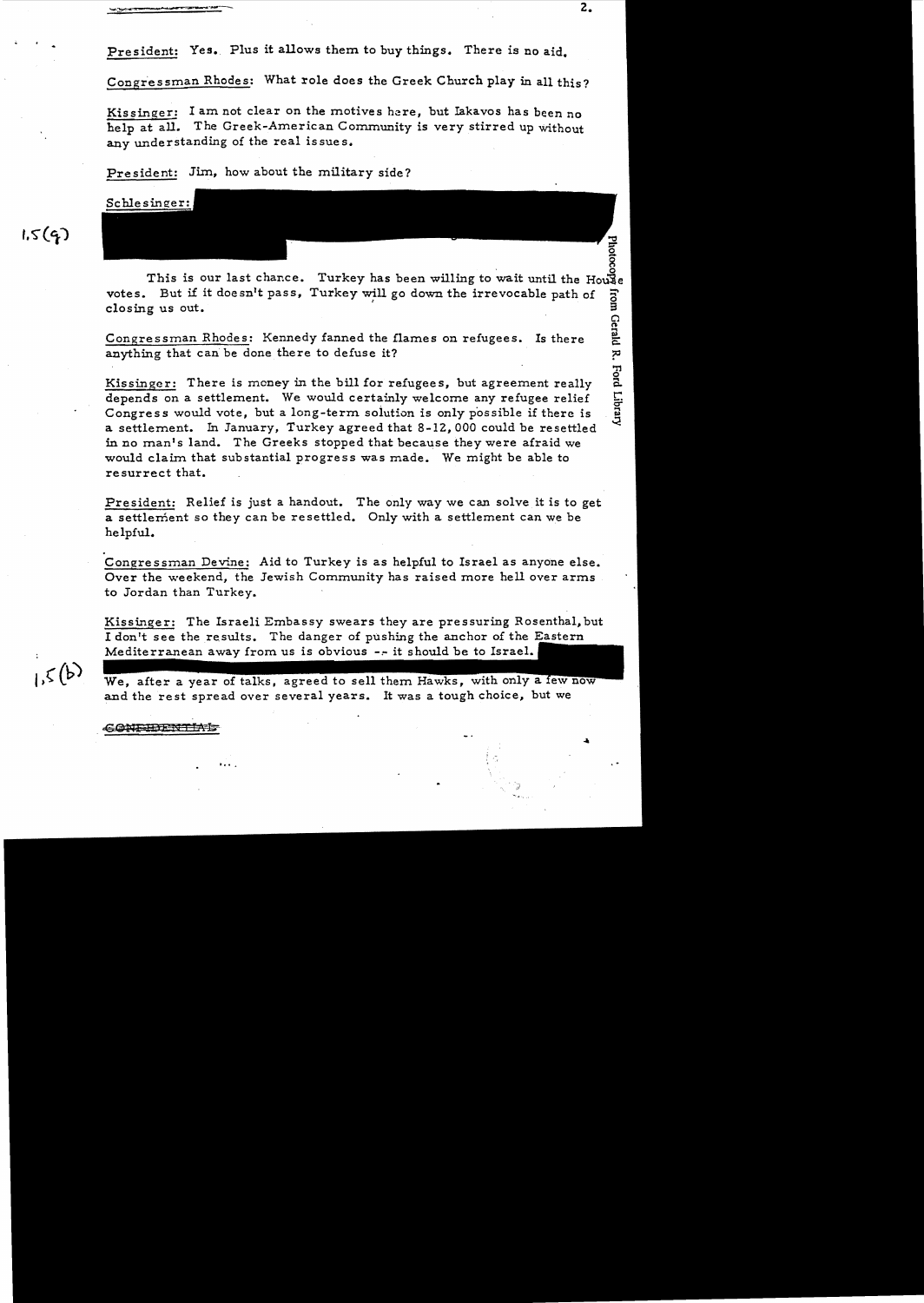#### ~iFIDENIfIAL 3.  $\mathbf{r}$

believed it was better for us to do it than for Syria and Iraq with the result that they would be tied into the Syrian-Iraqi air defense net. The Jewish . Community doesn't realize it is not just a matter of us giving it or them not getting it -- it is us or the Soviet Union.

President: This equipment is purely defensive. Since the October war, we have delivered to Israel \$800 million of equipment -- much of it offensive. And over two years we've given over \$2 billion to Israel.

Congressman Broomfield: The ploy behind this is to put pressure for more arms for Israel.

President: Israel has in its budget \$2.6 billion in aid from the United States That they put right in their budget.

Congressman Cederburg: What is the difference between your bill and the Senate bill? Fraser said he would support the bill but he was worried about  $\overline{S}$ what would come from the conference.

President: The Senate voted complete removal. The House bill forbids complete grant aid.<br>grant aid.

Kissinger: The Fraser Amendment prevents foreign military sales. The contract of the contract of the contract o<br>C:

Congressman Broomfield: The House conferees will have to hang tough on  $\ddot{\theta}$ Fraser. Fraser wants some assurance we will not yield in conference.

President: We would hope the House bill could be improved more toward the Senate bill.

Congressman Broomfield: This is a real problem. Fraser wants assurances

Schlesinger: Our companies have charged Turkey even for contract violation when they couldn't take delivery. Some remittance of that would help.

Congressman Rhodes: We could do that maybe in conference or on the aid bill. We shouldn't do it on the House bill.

Senator Case: Wouldn't it be harder for the Senate to take a softer line?

President: I would hope you would hang fast.

.,.

Congressman Edwards: I changed my position and I think we need to talk to some of these people on the fence. Now that I have converted, I want to win.

### CONFIDENTIAL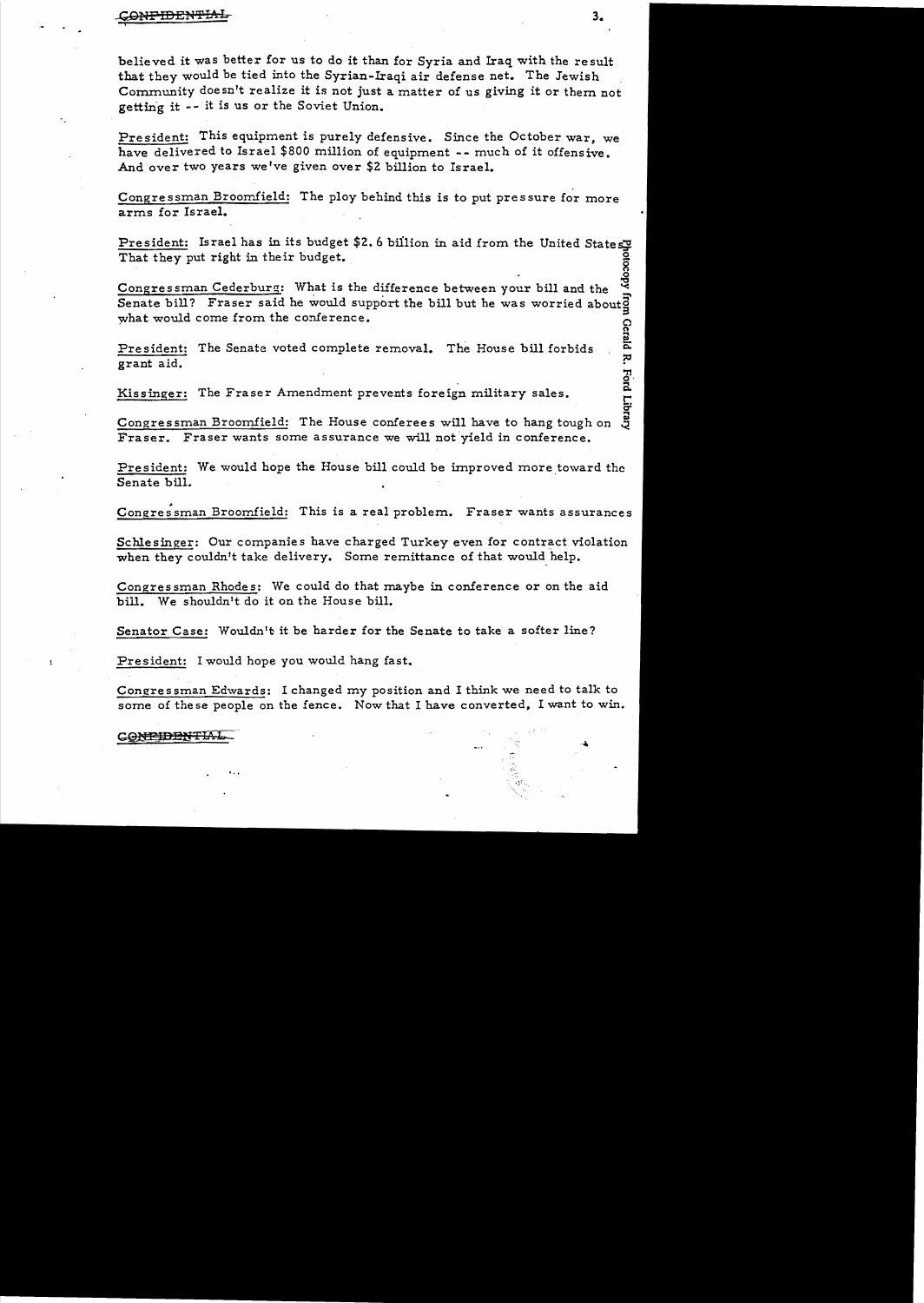[There was some discussion of other items.]

Congressman Bartlett: You mentioned \$2.6 billion [for Israel]. That is not all military, is it?

President: No.

4.

<del>CONPIDENT</del> IA